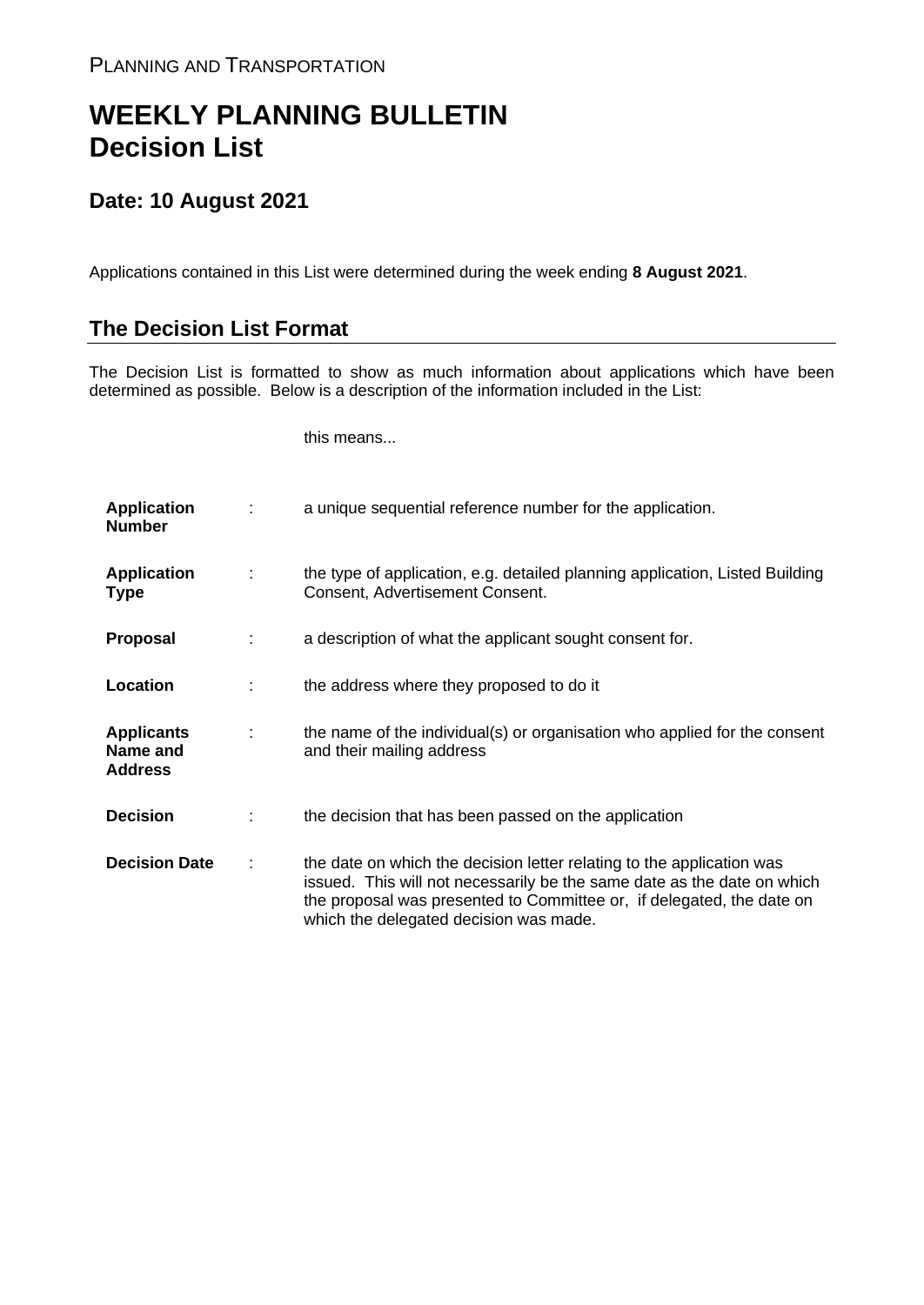| <b>Application No</b><br><b>Application Type</b><br><b>Proposal</b><br>Location<br><b>Applicant</b><br><b>Decision</b><br><b>Decision Issued</b> | P/20/0552/FUL<br><b>Planning Permission</b><br>Change of Use from Industrial Use to Waste Transfer Facility<br>13 - 17 Abbotsinch Road, Grangemouth, FK3 9UX<br>Sportex Group Limited, FAO Luke McGeechan, 13 - 17 Abbotsinch Road,<br>Grangemouth, FK3 9UX<br>Withdrawn<br>2 August 2021<br>÷<br>View the application details                        |
|--------------------------------------------------------------------------------------------------------------------------------------------------|-------------------------------------------------------------------------------------------------------------------------------------------------------------------------------------------------------------------------------------------------------------------------------------------------------------------------------------------------------|
| <b>Application No</b><br><b>Application Type</b><br><b>Proposal</b><br>Location<br><b>Applicant</b><br><b>Decision</b><br><b>Decision Issued</b> | P/21/0026/PPP<br>Planning Permission in Principle<br>Subdivision of Garden Ground and Erection of Dwellinghouse<br>1 Laxdale Drive, Head Of Muir, Denny, FK6 5PL<br>Mr K Coyle, 1 Laxdale Drive, Head Of Muir, Denny, UK, FK6 5PL<br>Withdrawn<br>6 August 2021<br>View the application details                                                       |
| <b>Application No</b><br><b>Application Type</b><br>Proposal<br>Location<br><b>Applicant</b><br><b>Decision</b><br><b>Decision Issued</b>        | P/21/0151/FUL<br><b>Planning Permission</b><br>Change of Use from Open Space to Garden Ground and Erection of Boundary<br>Fence<br>Land To The West Of 1A Carron Terrace, Carron Terrace, Rumford<br>Mr Gary Smith, 1A Carron Terrace, Rumford, Falkirk, FK2 0SZ<br><b>Grant Planning Permission</b><br>6 August 2021<br>View the application details |
| <b>Application No</b><br><b>Application Type</b><br><b>Proposal</b><br>Location<br><b>Applicant</b><br><b>Decision</b><br><b>Decision Issued</b> | P/21/0275/FUL<br>÷<br><b>Planning Permission</b><br>÷.<br><b>Extension to Dwellinghouse</b><br>17 California Road, Maddiston, Falkirk, FK2 0NH<br>Mr David Gordon, 17 California Road, Maddiston, Falkirk, FK2 0NH<br><b>Grant Planning Permission</b><br>6 August 2021<br>View the application details                                               |
| <b>Application No</b><br><b>Application Type</b><br><b>Proposal</b><br>Location<br><b>Applicant</b><br><b>Decision</b><br><b>Decision Issued</b> | P/21/0276/FUL<br><b>Planning Permission</b><br><b>Extension to Dwellinghouse</b><br>2 Lyall Crescent, Polmont, Falkirk, FK2 0PL<br>Mr Mark Young & Nadia Bailey, 2 Lyall Crescent, Polmont, Falkirk, FK2 OPL<br><b>Grant Planning Permission</b><br>6 August 2021<br>View the application details                                                     |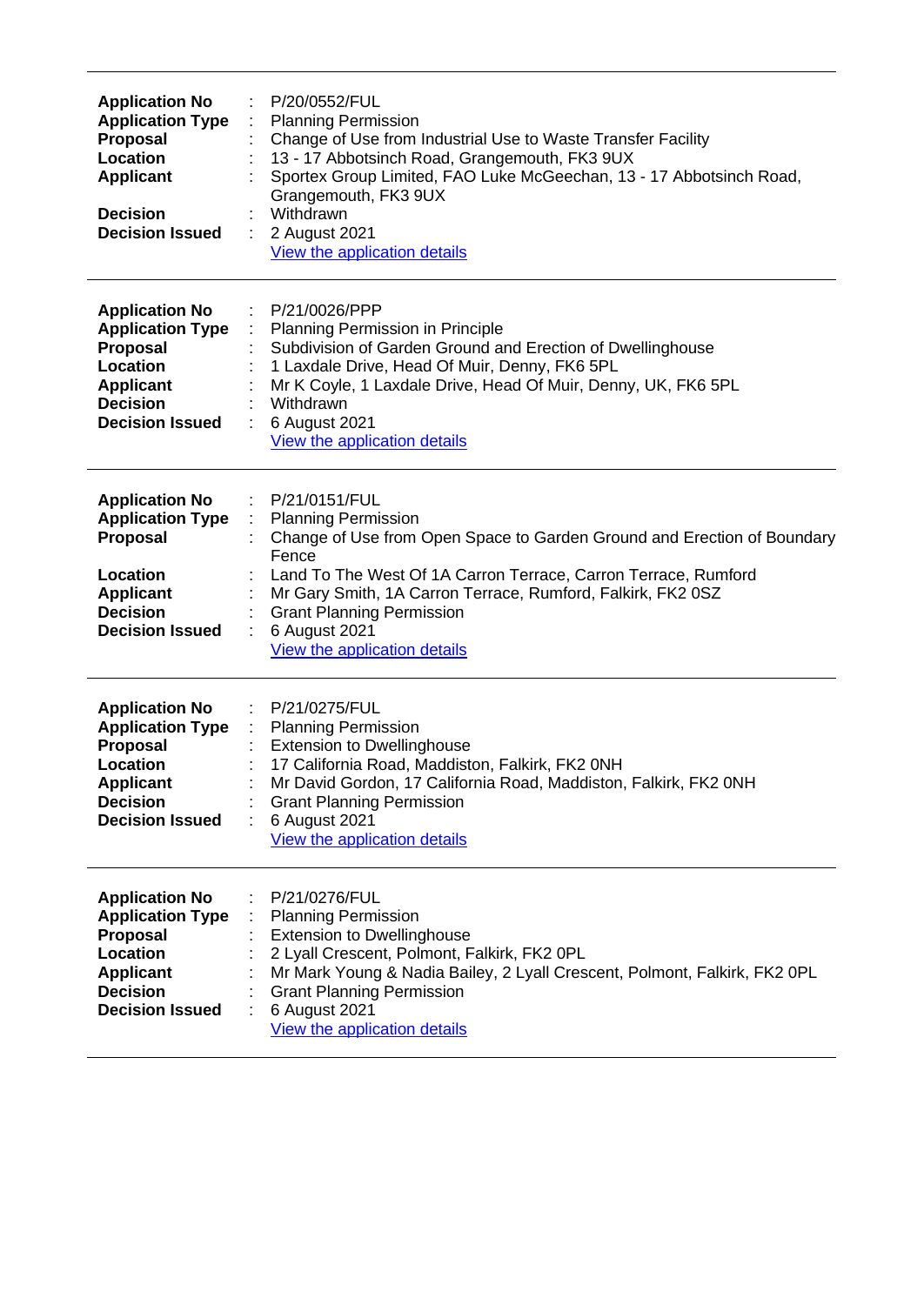| <b>Application No</b><br><b>Application Type</b><br><b>Proposal</b><br>Location<br><b>Applicant</b><br><b>Decision</b><br><b>Decision Issued</b>        | P/21/0279/AGR<br><b>Agricultural Notification</b><br>Prior Notification for Farm-related Building Works (Non-residential).<br>Wester Bowhouse Farm, Standburn, Falkirk, FK2 0BX<br>Mr Iain McGillivray, Wester Bowhouse Farm, Standburn, Falkirk, FK2 0BX<br>Prior Approval is Not Required<br>6 August 2021<br>View the application details       |
|---------------------------------------------------------------------------------------------------------------------------------------------------------|----------------------------------------------------------------------------------------------------------------------------------------------------------------------------------------------------------------------------------------------------------------------------------------------------------------------------------------------------|
| <b>Application No</b><br><b>Application Type</b><br>Proposal<br>Location<br><b>Applicant</b><br><b>Decision</b><br><b>Decision Issued</b>               | P/21/0303/AGR<br><b>Agricultural Notification</b><br>Prior Notification for Farm-related Building Works (Non-residential).<br>South Bellsdyke Farm, Airth, Falkirk, FK2 8PG<br>A & M Wilson, Mr John Wilson, Chartershall Farm, Chartershall, Stirling, FK7 8HF<br>Prior Approval is Not Required<br>6 August 2021<br>View the application details |
| <b>Application No</b><br><b>Application Type</b><br><b>Proposal</b><br>Location<br><b>Applicant</b><br><b>Decision</b><br><b>Decision Issued</b>        | P/21/0318/FUL<br><b>Planning Permission</b><br>Extension to Dwellinghouse and Erection of Outbuilding<br>Strathearn, 4 Grange Loan, Bo'ness, EH51 9DX<br>Mr & Mrs Ross Fairclough, 4 Grange Loan, Bo'ness, EH51 9DX<br><b>Grant Planning Permission</b><br>6 August 2021<br>View the application details                                           |
| <b>Application No</b><br><b>Application Type</b><br><b>Proposal</b><br><b>Location</b><br><b>Applicant</b><br><b>Decision</b><br><b>Decision Issued</b> | P/21/0322/FUL<br><b>Planning Permission</b><br><b>Extension to Dwellinghouse</b><br>22 Bomains Road, Bo'ness, EH51 OJR<br>Mr & Mrs Zbigniew & Ludmila Kaszubowscy, 22 Bomains Road, Bo'ness, EH51<br>0JR<br><b>Grant Planning Permission</b><br>6 August 2021<br>View the application details                                                      |
| <b>Application No</b><br><b>Application Type</b><br><b>Proposal</b><br><b>Location</b><br><b>Applicant</b><br><b>Decision</b><br><b>Decision Issued</b> | P/21/0333/FUL<br><b>Planning Permission</b><br><b>Erection of Dwellinghouse</b><br>Land To The West Of Greenwells Farmhouse, California Road, Maddiston<br>Mr Brian Harper, Greenwells Farmhouse, California Road, Maddiston, Falkirk,<br>FK <sub>2</sub> ONP<br><b>Grant Planning Permission</b><br>6 August 2021<br>View the application details |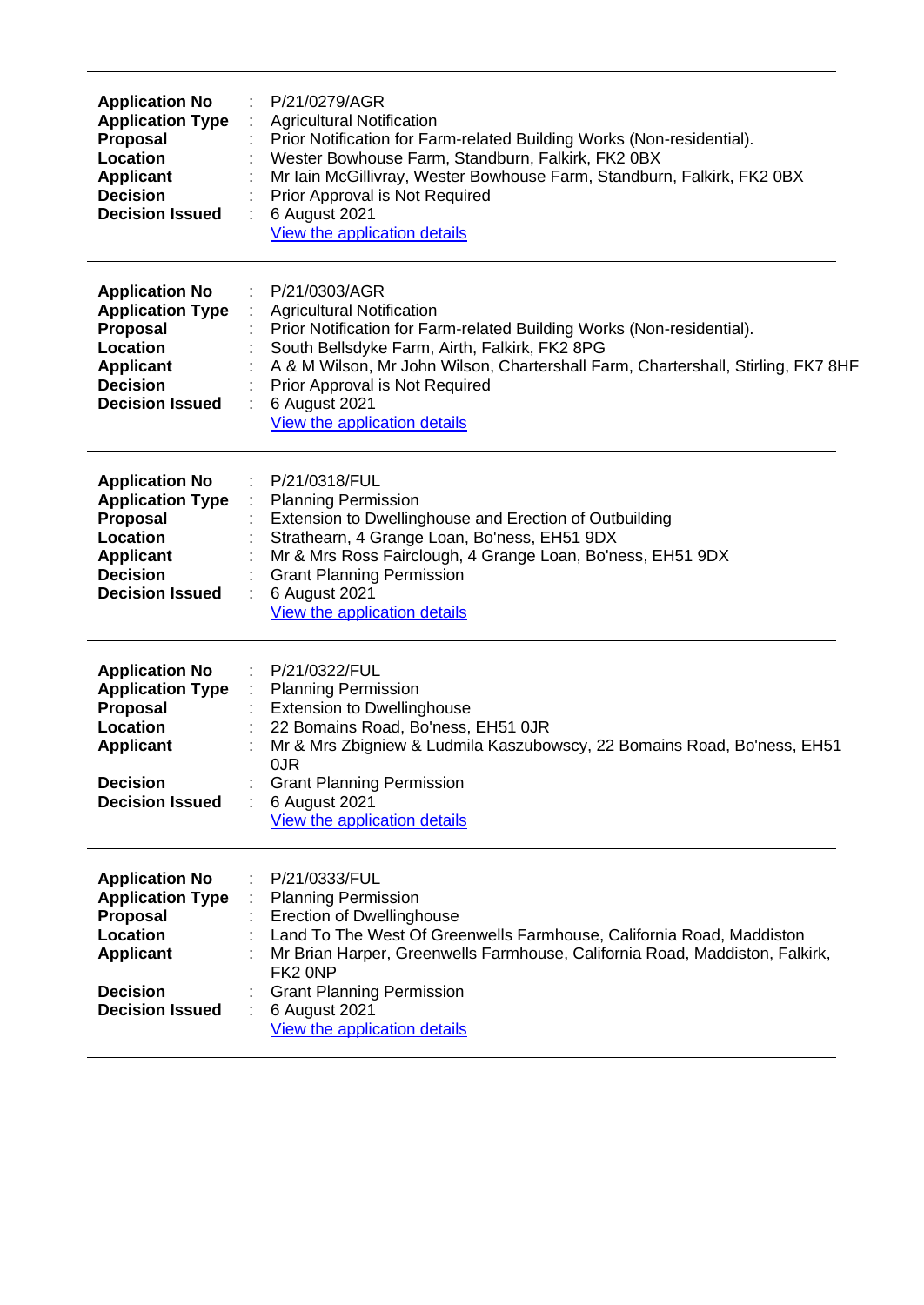| <b>Application No</b><br><b>Application Type</b><br>Proposal<br>Location<br><b>Applicant</b><br><b>Decision</b><br><b>Decision Issued</b>        | P/21/0335/FUL<br><b>Planning Permission</b><br><b>Construction of Outbuilding</b><br>6 Venachar Road, Falkirk, FK1 5UP<br>Duncan Alexander Ltd, FAO J Toner, Arnothill House, 3B Arnothill, Falkirk, FK1<br>5RZ<br><b>Grant Planning Permission</b><br>6 August 2021<br>÷<br>View the application details                                                                                      |
|--------------------------------------------------------------------------------------------------------------------------------------------------|------------------------------------------------------------------------------------------------------------------------------------------------------------------------------------------------------------------------------------------------------------------------------------------------------------------------------------------------------------------------------------------------|
| <b>Application No</b><br><b>Application Type</b><br>Proposal<br>Location<br><b>Applicant</b><br><b>Decision</b><br><b>Decision Issued</b>        | P/21/0346/FUL<br><b>Planning Permission</b><br><b>Construction of Outbuilding</b><br>Mannerston House, Blackness, Linlithgow, EH49 7ND<br>Mr Craig Cavin, Mannerston House, Blackness, Linlithgow, EH49 7ND<br><b>Grant Planning Permission</b><br>6 August 2021<br>View the application details                                                                                               |
| <b>Application No</b><br><b>Application Type</b><br><b>Proposal</b><br>Location<br><b>Applicant</b><br><b>Decision</b><br><b>Decision Issued</b> | P/21/0354/TEL<br><b>Telecommunications Notification</b><br>Installation of 18m Monopole, Cabinet and Associated Ancillary Works<br>Site To The North East Of 6 Sealock Court, Bowhouse Road, Grangemouth<br>CK Hutchison Networks (UK) Ltd, Great Brighams Mead, Vastern Road, Reading,<br>RG18DJ<br><b>Planning Permission Required</b><br>5 August 2021<br>÷<br>View the application details |
| <b>Application No</b><br><b>Application Type</b><br>Proposal<br><b>Location</b><br><b>Applicant</b><br><b>Decision</b><br><b>Decision Issued</b> | P/21/0356/FUL<br><b>Planning Permission</b><br><b>Construction of Entrance Porch and Access Ramp</b><br>Forth Valley Royal Hospital, Stirling Road, Larbert, FK5 4WR<br>Serco, Facilities Offices, Forth Valley Royal Hospital, Stirling Road, Larbert, FK5<br>4WR<br><b>Grant Planning Permission</b><br>6 August 2021<br>View the application details                                        |
| <b>Application No</b><br><b>Application Type</b><br><b>Proposal</b><br>Location<br><b>Applicant</b><br><b>Decision</b><br><b>Decision Issued</b> | P/21/0363/FUL<br><b>Planning Permission</b><br><b>Extension to Dwellinghouse</b><br>100 Wallace Street, Falkirk, FK2 7DX<br>Chris McGiffen and Samuel Ceolin, 100 Wallace Street, Falkirk, FK2 7DX<br><b>Grant Planning Permission</b><br>6 August 2021<br>View the application details                                                                                                        |